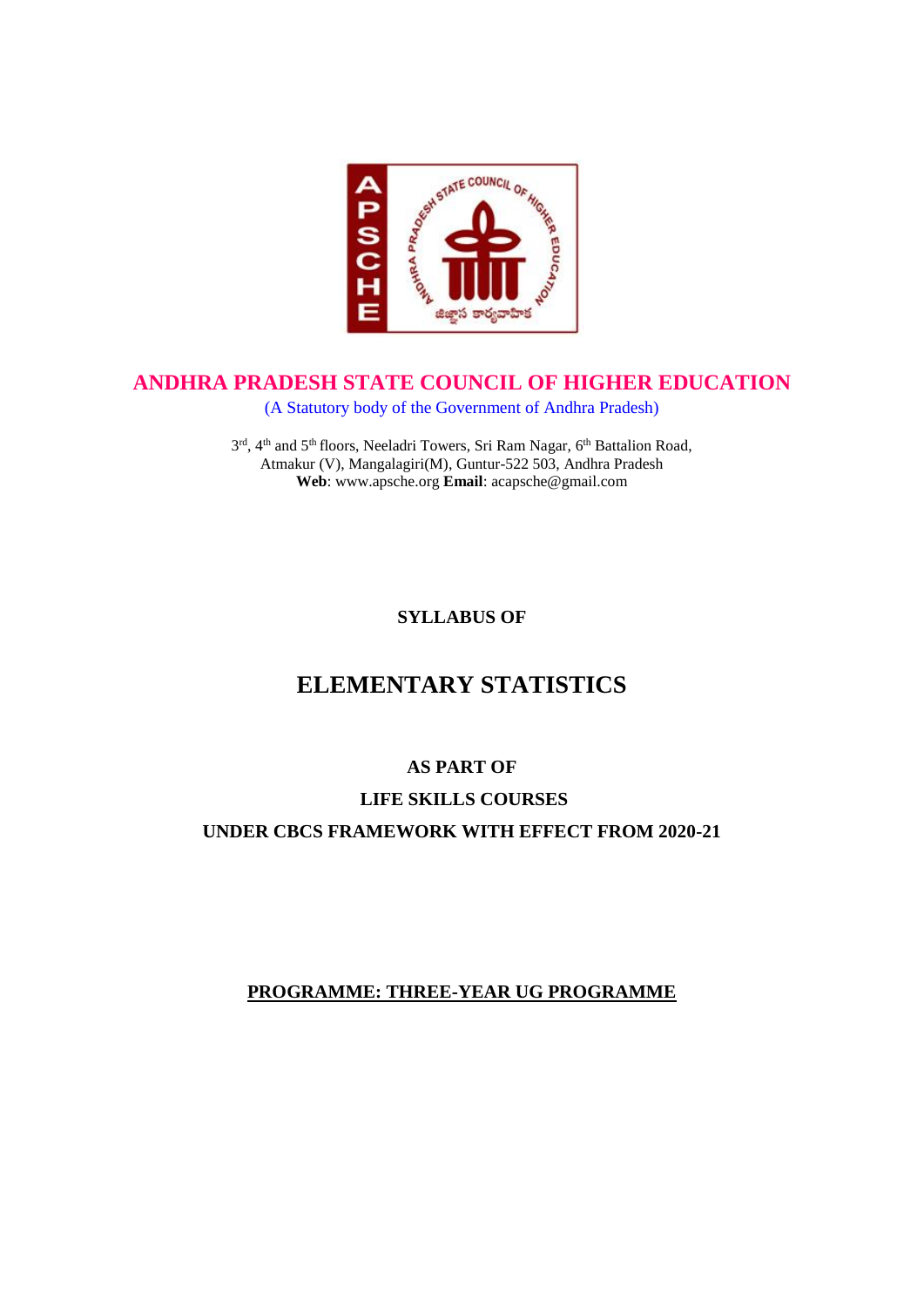# **Elementary Statistics**

*Objective:* To provide basic understating of general statistical tools and their elementary applications and to create awareness on Indian Statistical System.

#### **Learning outcomes**

- **Unit-I:** To understand the concept of Statistics and its merits and demerits. Distinguishing primary and secondary data. Classification, Tabulation and Pictorial representation of data.
- **Unit - II:** To understand the basic nature of data and how a single value describes the entire data set.Measuring the degree of departure of a distribution from symmetry and reveals the direction of scatterdness of the items.
- **Unit - III:** To understand the spread of the data and to draw conclusions from the comparison of averages.

 To understand the concept of correlation and regression and to learn the degree of association between two variables and establishing relationship between the variables.

**Unit I**: Meaning, scope and limitations of Statistics *Collection of data*: Primary and Secondary, Classification and Tabulation, Construction of frequency distribution. *Graphical Representation*: Histogram, Bar, Pie and Frequency polygon. (8hrs)

- **Unit II**: *Measures of Central Tendency*: Features of good average, Arithmetic Mean, Median, Mode. Empirical relationship between Mean Median and Mode and skewness based on central values. (8hrs)
- **Unit III**: *Measures of Dispersion:* Range, Quartile Deviation(QD), Mean Deviation(MD), Variance, Standard Deviation(SD), relationship between QD, MD and SD.Familiarizationof the concepts relating to Correlation and Linear Regression line. (8hrs)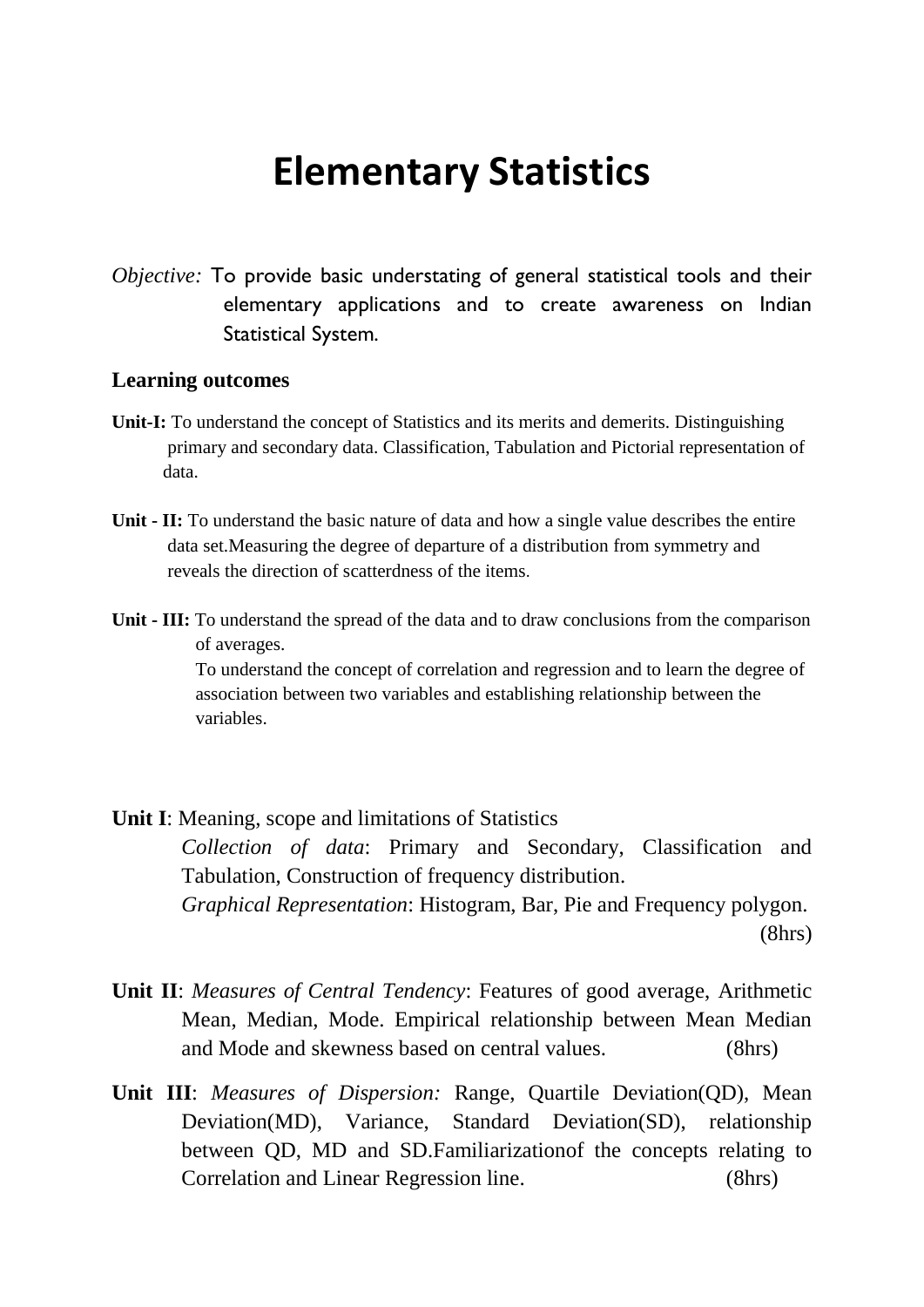### Books for Study:

1. Statistics (Theory, Methods, Application) D C Sancheti, V K Kapoor, Sultan Chand and Sons, New Delhi

2. Statistical Methods, S.P. Gupta, Sultan Chand and Sons, New Delhi

3. Statistics (Theory and Practice) B.N Gupta, Sahitya Bhavan, Agra

Web sites for free download books for Statistics <https://www.pdfdrive.com/introduction-to-statistics-books.html> <http://www.freebookcentre.net/SpecialCat/Free-Statistics-Books-Download.html> <https://bookboon.com/en/statistics-ebooks> [http://onlinestatbook.com/Online\\_Statistics\\_Education.pdf](http://onlinestatbook.com/Online_Statistics_Education.pdf)

| <b>Degree</b>       | :Arts/Science/Commerce              |
|---------------------|-------------------------------------|
| <b>Program Name</b> | :Foundation Course                  |
| <b>Course Name</b>  | : Elementary Statistics             |
| <b>Semester</b>     | : <b>I</b> / <b>II</b> / <b>III</b> |
| <b>Hrs/Week</b>     | $\cdot$ 2                           |
| <b>Credits</b>      | :2                                  |
|                     |                                     |

## **Co-curricular activities:**

*Objective is to apply the theoretical concept to real life data which enhances the learning and interpretation ability to the current environment.*

- CoCA I: (i) Collect primary or secondary data and establish frequency distribution. (ii) Suitable pictorial/ Graphical representation to the established frequency distribution
- CoCA II: (i) Select the data and then calculate AM,Median and Mode and interpret the result.
	- (ii) Calculate the skewness based on central values and interpret the degree of departure of a distribution from symmetry and the direction of scatterdness of the items.
- CoCA III: (i) Calculate the dispersion values of a data for a single or double data sets and to draw conclusions from the comparison of averages.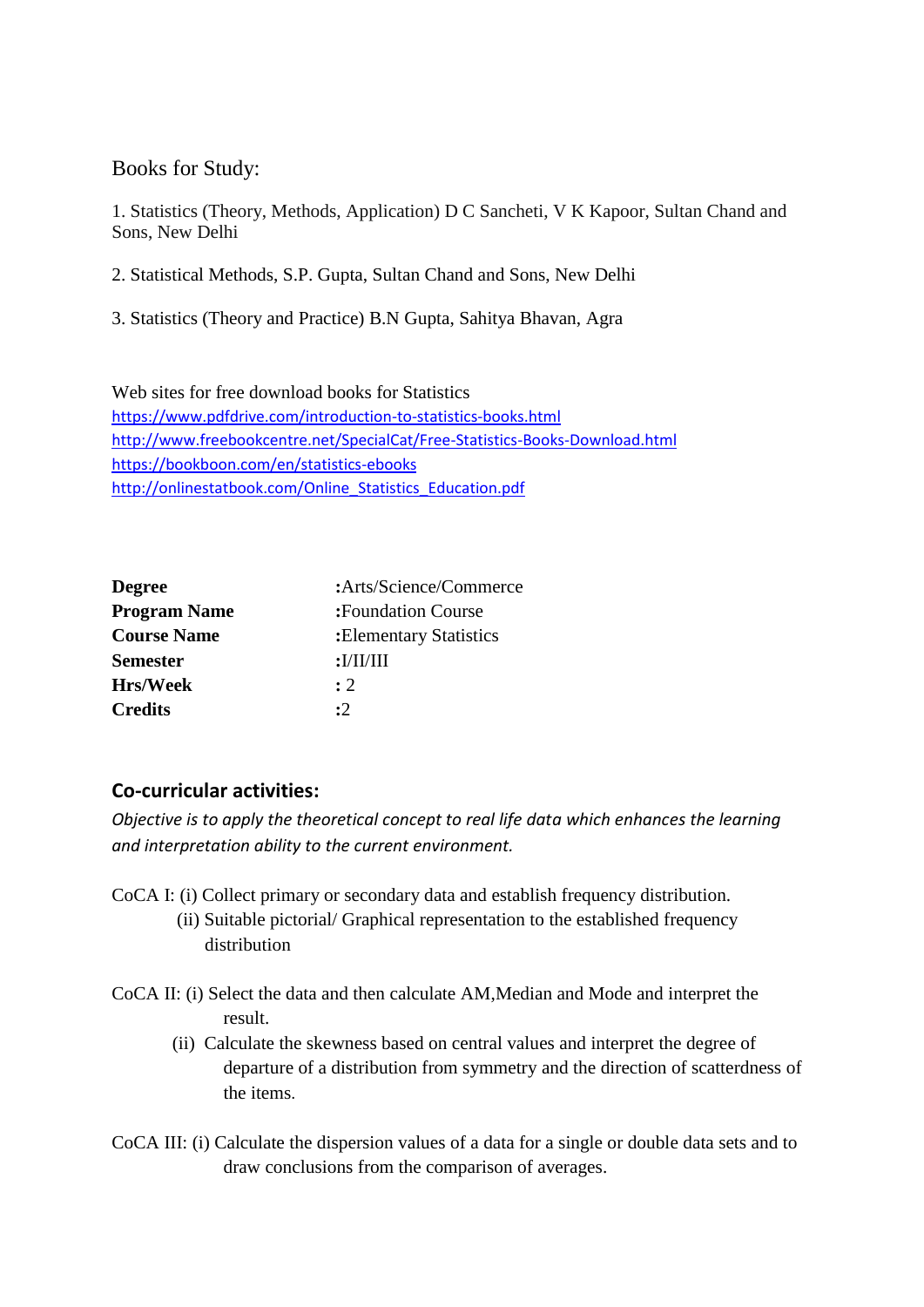- (ii) Select the bivariate data (for example, select marks of any two subjects of your course) and calculate the degree of association and establish the linear relationship and find the forecasting value.
- CoCA IV: If there is an internet facility at your college/home, go through the Ministry of Statistics and Program Implementationsite *[www.mospi.gov.in](http://www.mospi.gov.in/)*to know about the Indian Statistical System and *https://desap.cgg.gov.in*or www.apdes.in to know about the Andhra Pradesh Directorate of Economics and Statistics(APDES) and its activities.